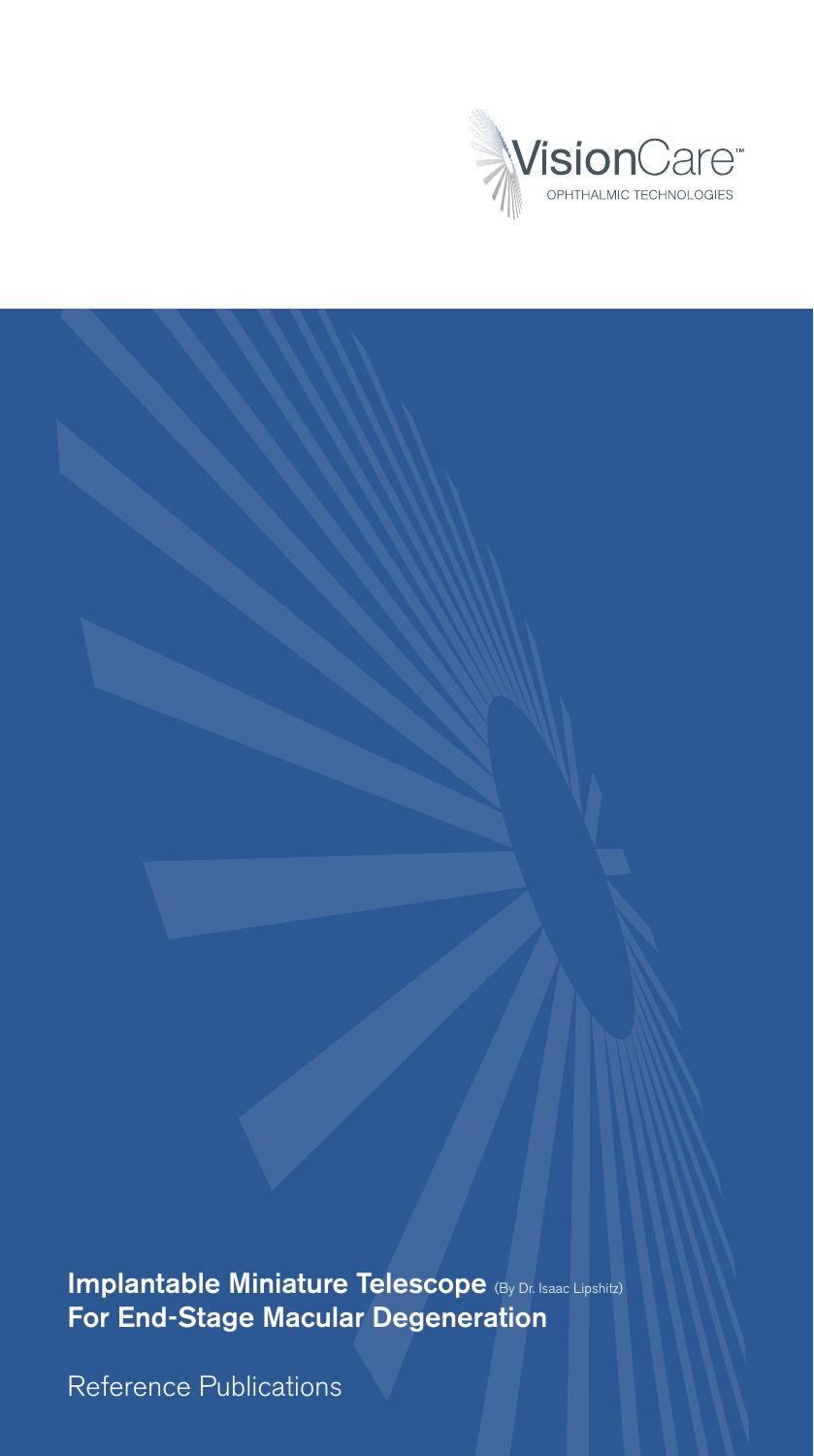## Implantable miniature telescope for the treatment of visual acuity loss resulting from end-stage age-related macular degeneration: 1-year results.

Hudson HL, Lane SS, Heier JS, Stulting RD, Singerman L, Lichter PR, Sternberg P, Chang DF, IMT-002 Study Group. Ophthalmology. 2006 Nov;113(11):1987-2001.1

PURPOSE: To evaluate the safety and efficacy of an implantable visual prosthetic device (IMT; VisionCare Ophthalmic Technologies, Saratoga, CA) in patients with bilateral, end-stage age-related macular degeneration (AMD).

DESIGN: Prospective, open-label, multicenter clinical trial with fellow eye controls.

**PARTICIPANTS:** A total of 217 patients (mean age, 76 years) with AMD and moderate to profound bilateral central visual acuity loss (20/80-20/800) resulting from bilateral untreatable geographic atrophy, disciform scars, or both were enrolled.

METHODS: A visual prosthetic device (implantable telescope), designed to enlarge retinal images of the central visual field, was implanted monocularly in the capsular bag after lens extraction. Fellow eyes were not implanted to provide peripheral vision and served as controls. Study patients participated in 6 visual rehabilitation visits after surgery.

MAIN OUTCOME MEASURES: Best-corrected distance visual acuity (BCDVA) and best-corrected near visual acuity (BCNVA), quality-of-life scores from the National Eye Institute 25-item Visual Function Questionnaire (NEI VFQ-25) and the Activities of Daily Life scale, endothelial cell density (ECD), and incidence of complications and adverse events.

RESULTS: At 1 year, 67% of implanted eyes achieved a 3-line or more improvement in BCDVA versus 13% of fellow eye controls (P<0.0001). Fiftythree percent of implanted eyes achieved a 3-line or more improvement in both BCDVA and BCNVA versus 10% of fellow eyes (P<0.0001). Mean BCDVA and BCNVA improved 3.5 lines and 3.2 lines, respectively, in implanted eyes versus 0.8 lines and 1.8 lines, respectively, in fellow eyes (P<0.0001). Change in visual acuity was not related to lesion type. Mean NEI VFQ-25 scores improved by more than 7 points from baseline (P<0.01) on 7 of 8 relevant subscales. Eleven eyes did not receive the device because of an aborted procedure. Endothelial cell density was reduced by 20% at 3 months and 25% at 1 year. The decrease in ECD was correlated with postsurgical edema (P<0.0001), and there was no evidence that endothelial cell loss is accelerated by ongoing endothelial trauma after implantation.

CONCLUSIONS: This implantable visual prosthesis can improve visual acuity and quality of life in patients with moderate to profound visual impairment caused by bilateral, end-stage AMD.





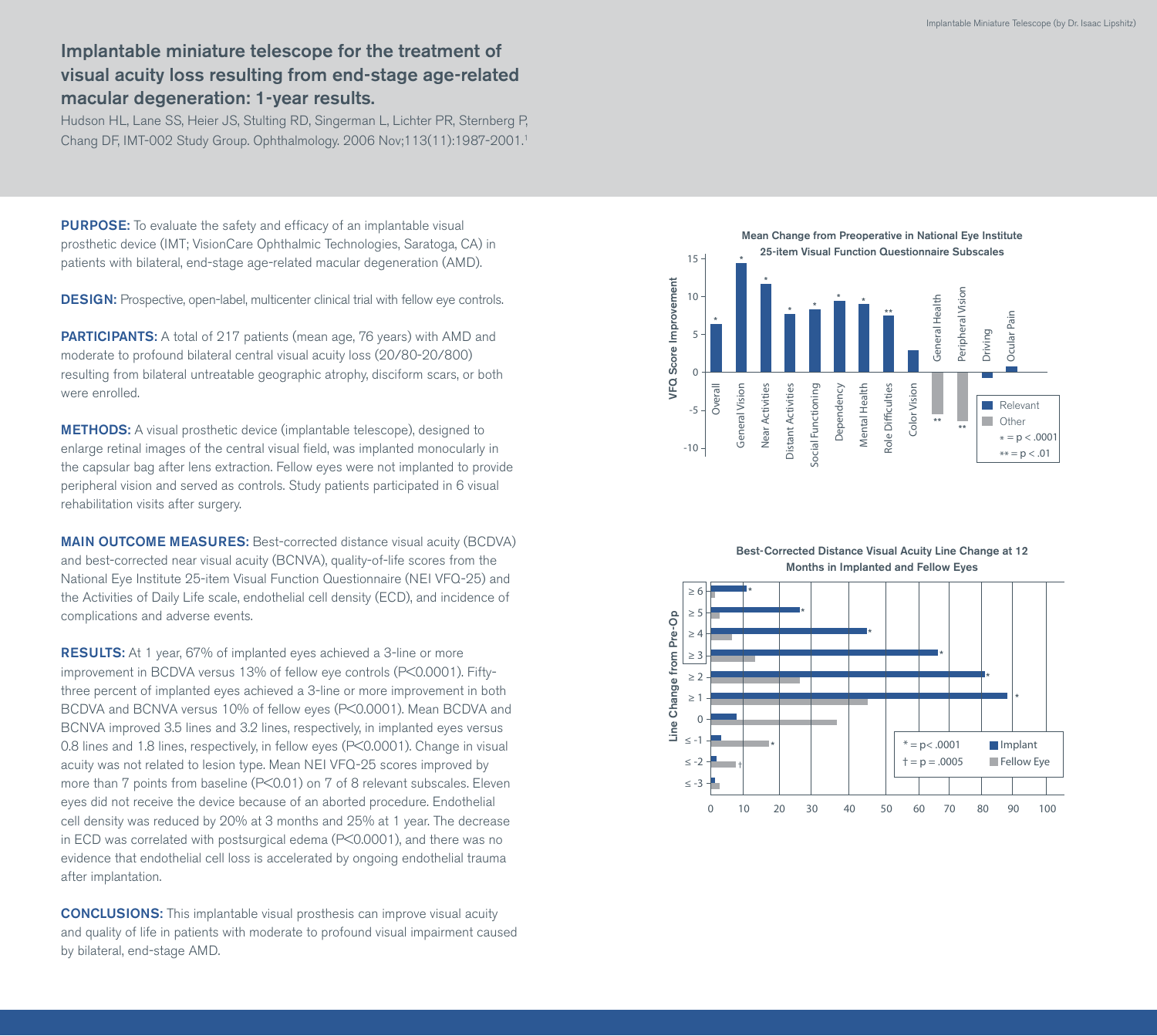## Implantable telescope for end-stage age-related macular degeneration: long-term visual acuity and safety outcomes.

Hudson HL, Stulting RD, Heier JS, Lane SS, Chang DF, Singerman LJ, Bradford CA, Leonard RE, IMT-002 Study Group. Am J Ophthalmol. 2008 Nov;146(5):664-673.2

PURPOSE: To evaluate long-term safety and best-corrected visual acuity (BCVA) results of a telescope prosthesis in patients with end-stage age-related macular degeneration (AMD).

**DESIGN:** Prospective, open-label clinical trial with fellow-eye controls.

METHODS: Patients with end-stage AMD (bilateral geographic atrophy or disciform scars; BCVA, 20/80 to 20/800) received the telescope prosthesis at 28 centers. Methods were similar to those described in the one-year results, with follow-up visits continuing at 18 and 24 months. Main outcome measures included BCVA change from baseline, endothelial cell density (ECD) and morphometry, and incidence of complications.

RESULTS: At two years, data from 174 (92.6%) of 188 available patients were analyzed. Overall, 103 (59.5%) of 173 telescope-implanted eyes gained three lines or more (doubling of visual angle) of BCVA compared with 18 (10.3%) of 174 fellow control eyes (P < .0001). Mean BCVA improved 3.6 lines (standard deviation [SD], 1.9 lines) and 2.8 lines (SD, 2.3 lines) from baseline in eyes with the 3X and 2.2X device models, respectively. Mean ECD stabilized through two years, with 2.4% mean cell loss occurring from one to two years. There was no significant change in coefficient of variation or percentage of hexagonal endothelial cells from within six months to two years after surgery. The most common complication was inflammatory deposits.

CONCLUSIONS: Long-term results of this telescope prosthesis show the substantial BCVA improvement at one year is maintained at two years. Key indicators of corneal health demonstrate ECD change that reflects remodeling of the endothelium associated with the implantation procedure. ECD stabilizes over time, and there is no evidence of any ongoing endothelial trauma.



Best-Corrected Distance Visual Acuity Line Change at 24 Months in Implanted and Fellow Eyes





Time (Months)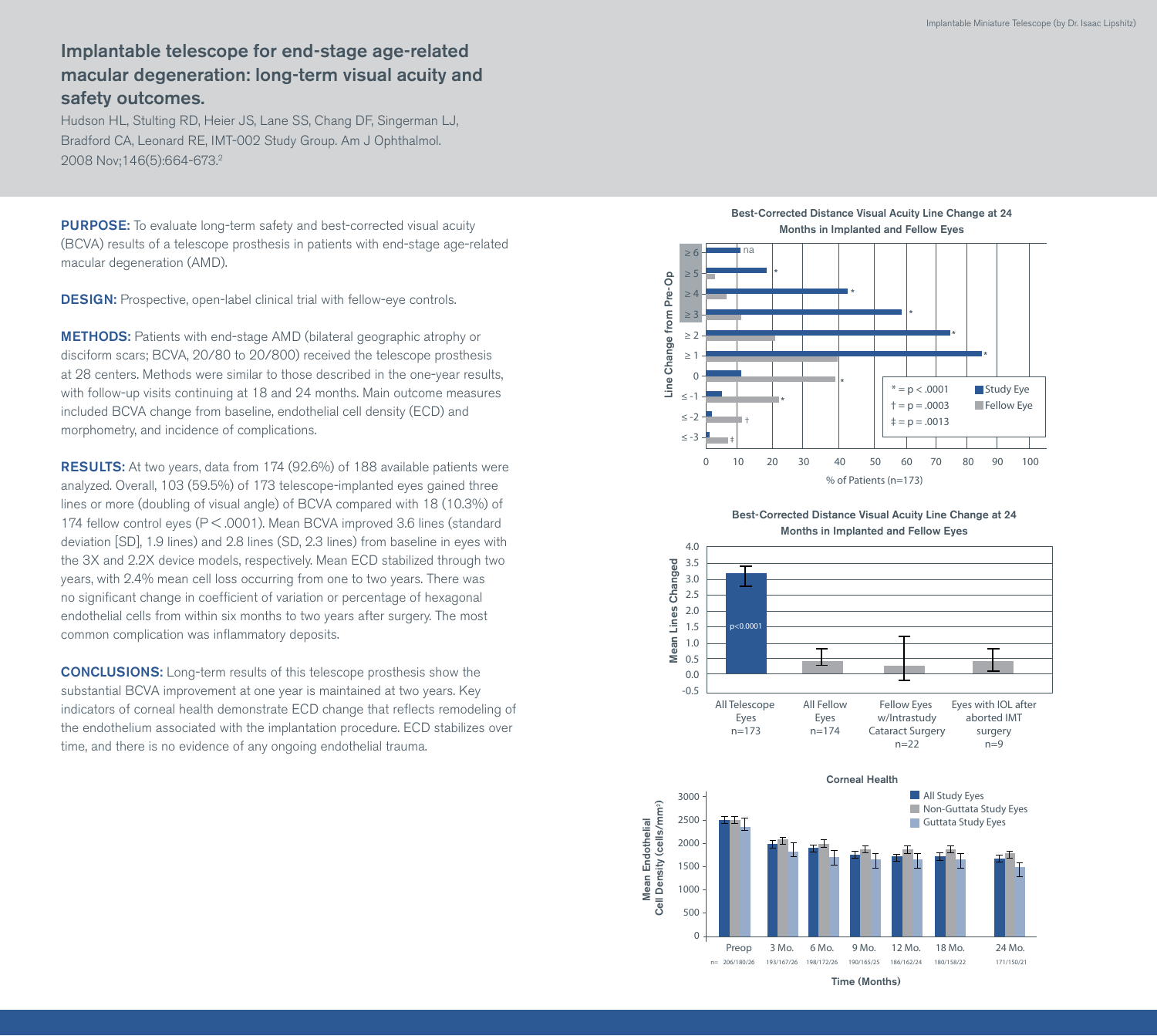Long-term (60-month) results for the implantable miniature telescope: efficacy and safety outcomes stratified by age in patients with end-stage age-related macular degeneration.

Boyer D, Freund KB, Regillo C, Levy MH, Garg S. Clin Ophthalmol. 2015 Jun 17; 9:1099-107.3

**BACKGROUND:** The purpose of this study was to evaluate the long-term results of an implantable miniature telescope (IMT) in patients with bilateral, endstage, age-related macular degeneration (AMD).

METHODS: A prospective, open-label, multicenter clinical trial with fellow eye controls enrolled 217 patients (mean age 76 years) with AMD and moderateto-profound bilateral central visual acuity loss (20/80–20/800) resulting from untreatable geographic atrophy, disciform scars, or both. A subgroup analysis was performed with stratification for age (patient age 65 to <75 years [group 1; n=70] and patient age ≥75 years [group 2; n=127]), with a comparative evaluation of change in best-corrected distance visual acuity (BCDVA), quality of life, ocular complications from surgery, adverse events, and endothelial cell density (ECD). Follow-up in an extension study was 60 months.

RESULTS: Data were available for 22, 38, and 31 patients in group 1 and 42, 46, and 32 patients in group 2 at 36, 48, and 60 months, respectively. Mean BCDVA improvement from baseline to 60 months was 2.41±2.69 lines in all patients (n=76), with 2.64±2.55 lines in group 1 and 2.09±2.88 lines in group 2. Quality of life scores were significantly higher in group 1. The most common significant surgery-related ocular complications in group 1 were iritis >30 days after surgery (7/70; 10%) and persistent corneal edema (3/70; 4.3%); and in group 2 were a decrease in BCDVA in the implanted eye or IMT removal (10/127 each; 7.9%), corneal edema >30 days after surgery (9/127; 7.1%), and persistent corneal edema (6/127; 4.7%). Significant adverse events included four corneal transplants, comprising two (2.9%) in group 1 and two (1.6%) in group 2. At 60 months, one patient in group 1 (3.2%) and three patients in group 2 (9.4%) had lost ≥2 lines of vision. The IMT was removed in one (1.4%) and ten (7.9%) patients in group 1 and group 2, respectively. Mean ECD loss was 20% at 3 months. Chronic loss was 3% per year. ECD loss was less in group 1 than in group 2 (35% versus 40%, respectively) at 60 months.

CONCLUSION: Long-term results show substantial retention of improvement in BCDVA. Chronic ECD loss was consistent with that reported for conventional intraocular lenses. The IMT performed as well in group 1 (the younger group) as it did in group 2 through month 60. Younger patients retained more vision than their older counterparts and had fewer adverse events. Although not a specified outcome for this study, patients younger than 65 years also fared better than those in group 2 and retained more vision with fewer adverse events through month 60.



Endothelial Cell Density % Change

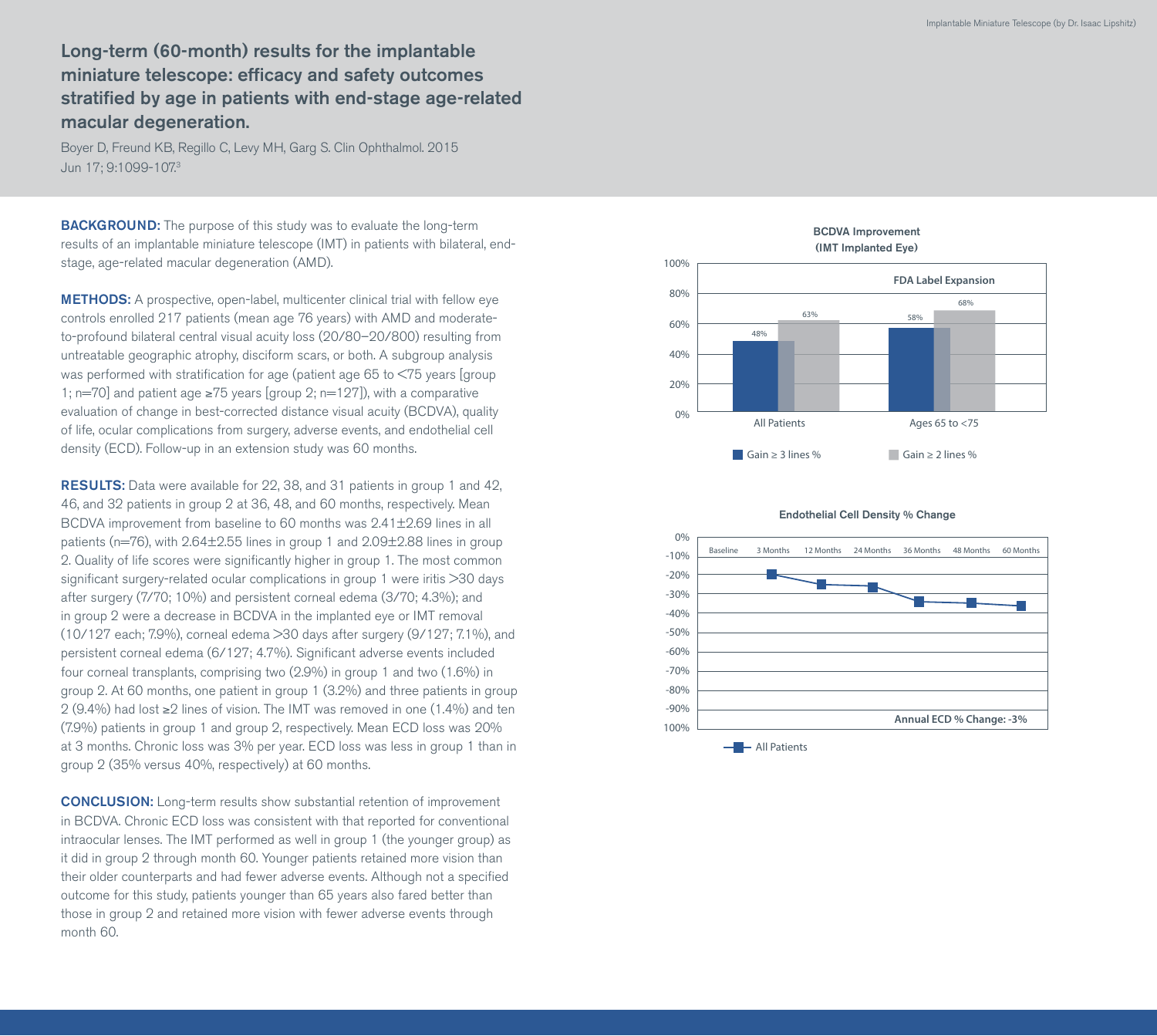# Anti-vascular endothelial growth factor injection technique for recurrent exudative macular degeneration in a telescope-implanted eye.

Joondeph BC. Retin Cases Brief Rep. 2014 Fall;8(4):342-4.4

PURPOSE: To describe the management of a patient with neovascular agerelated macular degeneration and an implantable miniature telescope.

METHODS: Clinical case report.

RESULTS: The patient developed recurrent choroidal neovascularization after telescope implantation and was successfully managed with a series of anti-vascular endothelial growth factor injections and serial ocular coherence tomography through the telescope.

CONCLUSION: Intravitreal injections can be safely performed in an eye with a telescope using standard ocular coherence tomography imaging and taking into consideration the unique geometric dimensions of the telescope.

### Telescope Injection



Pretreatment spectral domain optical coherence tomography image demonstrating the central geographic atrophy and a small pocket of subretinal fluid.



Posttreatment spectral domain optical coherence tomography demonstrating the resolution of subretinal fluid.

Schematic diagram showing the geometry of the telescope and the recommended points and direction of intravitreal injection.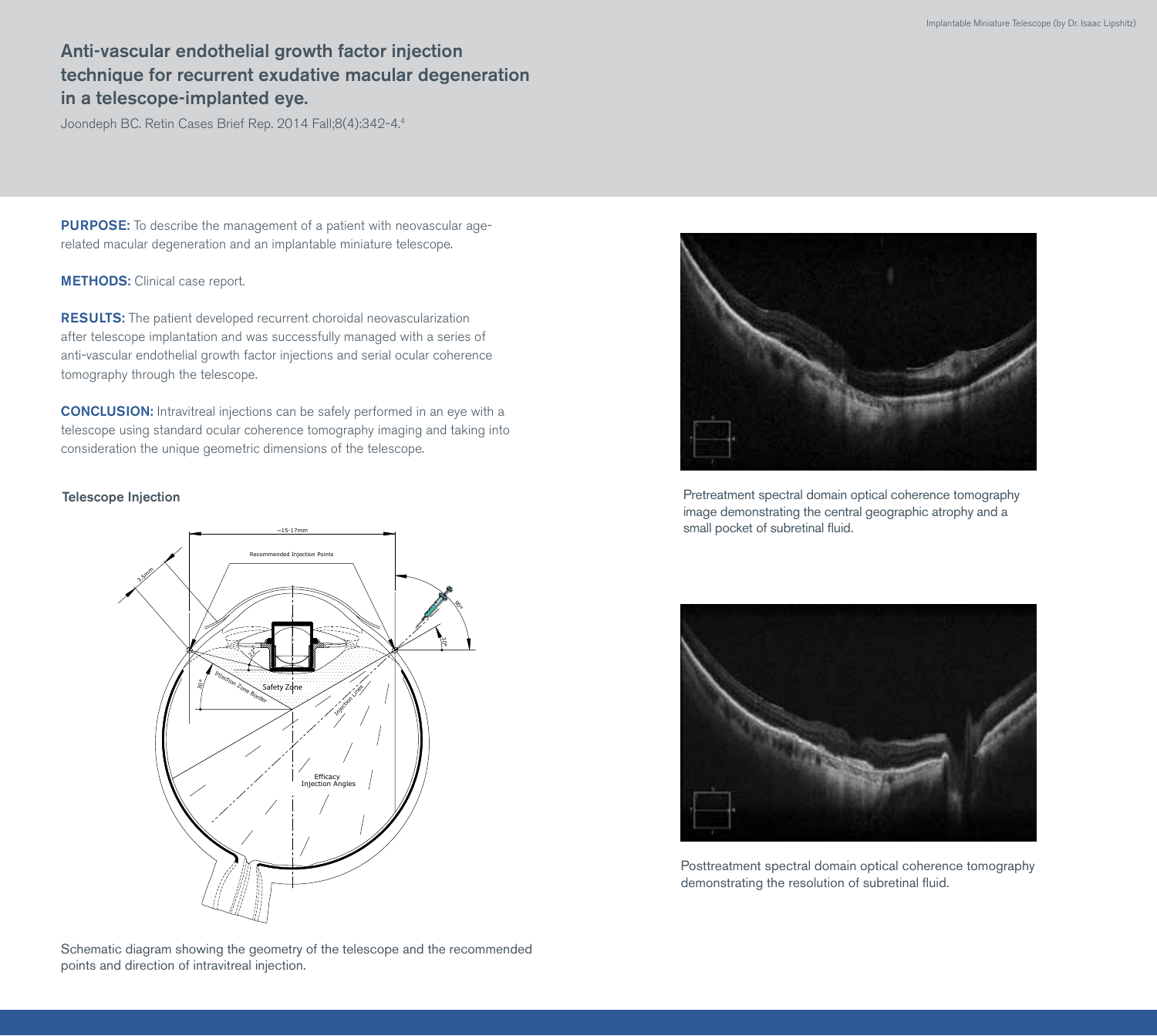## Comparative effectiveness and cost-effectiveness of the implantable miniature telescope.

Brown GC, Brown MM, Lieske HB, Lieske PA, Brown KS, Lane SS. Ophthalmology. 2011 Sep;118(9):1834-43.5

**OBJECTIVE:** To assess the preference-based comparative effectiveness (human value gain) and the cost-utility (cost-effectiveness) of a telescope prosthesis (implantable miniature telescope) for the treatment of end-stage, age-related macular degeneration (AMD).

DESIGN: A value-based medicine, second-eye model, cost-utility analysis was performed to quantify the comparative effectiveness and cost-effectiveness of therapy with the telescope prosthesis.

PARTICIPANTS: Published, evidence-based data from the IMT002 Study Group clinical trial. Ophthalmic utilities were obtained from a validated cohort of >1000 patients with ocular diseases.

METHODS: Comparative effectiveness data were converted from visual acuity to utility (value-based) format. The incremental costs (Medicare) of therapy versus no therapy were integrated with the value gain conferred by the telescope prosthesis to assess its average cost-utility. The incremental value gains and incremental costs of therapy referent to (1) a fellow eye cohort and (2) a fellow eye cohort of those who underwent intra-study cataract surgery were integrated in incremental cost-utility analyses. All value outcomes and costs were discounted at a 3% annual rate, as per the Panel on Cost-Effectiveness in Health and Medicine.

MAIN OUTCOME MEASURES: Comparative effectiveness was quantified using the (1) quality-adjusted life-year (QALY) gain and (2) percent human value gain (improvement in quality of life). The QALY gain was integrated with incremental costs into the cost-utility ratio (\$/QALY, or US dollars expended per QALY gained).

**RESULTS:** The mean, discounted QALY gain associated with use of the telescope prosthesis over 12 years was 0.7577. When the QALY loss of 0.0004 attributable to the adverse events was factored into the model, the final QALY gain was 0.7573. This resulted in a 12.5% quality of life gain for the average patient during the 12 years of the model. The average cost-utility versus no therapy for use of the telescope prosthesis was \$14389/QALY. The incremental cost-utility referent to control fellow eyes was \$14063/QALY, whereas the incremental cost-utility referent to fellow eyes that underwent intra-study cataract surgery was \$11805/QALY.

CONCLUSIONS: Therapy with the telescope prosthesis considerably improves quality of life and at the same time is cost-effective by conventional standards.

### **References**

- 1. Hudson HL, Lane SS, Heier JS, Stulting RD, Singerman L, Lichter PR, Sternberg P, Chang DF, IMT-002 Study Group. Implantable miniature telescope for the treatment of visual acuity loss resulting from end-stage age-related macular degeneration: 1-year results. Ophthalmology. 2006 Nov;113(11):1987-2001.
- 2. Hudson HL, Stulting RD, Heier JS, Lane SS, Chang DF, Singerman LJ, Bradford CA, Leonard RE, IMT-002 Study Group. Implantable telescope for end-stage age-related macular degeneration: long-term visual acuity and safety outcomes. Am J Ophthalmol. 2008 Nov;146(5):664-673.
- 3. Boyer D, Freund KB, Regillo C, Levy MH, Garg S. Long-term (60-month) results for the implantable miniature telescope: efficacy and safety outcomes stratified by age in patients with end-stage age-related macular degeneration. Clin Ophthalmol. 2015 Jun 17; 9:1099-107.
- 4. Joondeph BC. Anti-vascular endothelial growth factor injection technique for recurrent exudative macular degeneration in a telescope-implanted eye. Retin Cases Brief Rep. 2014 Fall;8(4):342-4.
- 5. Brown GC, Brown MM, Lieske HB, Lieske PA, Brown KS, Lane SS. Comparative effectiveness and cost-effectiveness of the implantable miniature telescope. Ophthalmology. 2011 Sep;118(9):1834-43.

Full prescribing information can be found at www.CentraSight.com/Important\_Safety\_Information